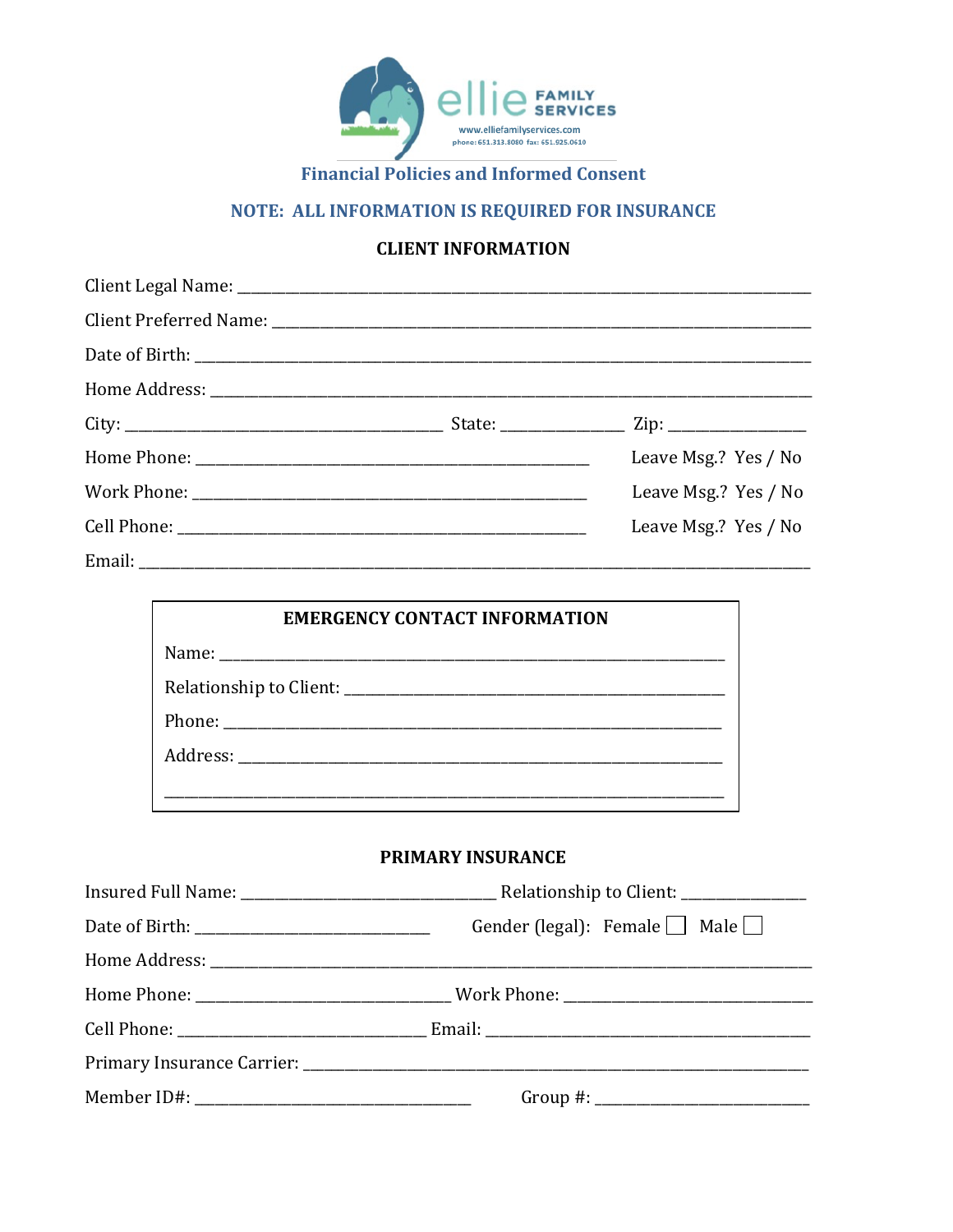| Annual visit limitation: $YES$ $\Box$ NO $\Box$                                                     | Annual Allowable: ____________________                                                                                                                                                                                                                                                                        |  |
|-----------------------------------------------------------------------------------------------------|---------------------------------------------------------------------------------------------------------------------------------------------------------------------------------------------------------------------------------------------------------------------------------------------------------------|--|
| Individual Deductible: \$                                                                           | Family Deductible: \$ ___________________                                                                                                                                                                                                                                                                     |  |
| Maximum Out-of-Pocket: \$____________________                                                       | Sessions Covered: _______________                                                                                                                                                                                                                                                                             |  |
| PRIOR AUTHORIZATION REQUIRED? YES □                                                                 | $NO$                                                                                                                                                                                                                                                                                                          |  |
|                                                                                                     |                                                                                                                                                                                                                                                                                                               |  |
|                                                                                                     |                                                                                                                                                                                                                                                                                                               |  |
|                                                                                                     |                                                                                                                                                                                                                                                                                                               |  |
|                                                                                                     | <b>SECONDARY INSURANCE</b>                                                                                                                                                                                                                                                                                    |  |
| Date of Birth: 2000 and 2000 and 2000 and 2000 and 2000 and 2000 and 2000 and 2000 and 2000 and 200 | Gender (legal): Female $\Box$ Male $\Box$                                                                                                                                                                                                                                                                     |  |
|                                                                                                     |                                                                                                                                                                                                                                                                                                               |  |
|                                                                                                     | Group #: $\frac{1}{2}$ = $\frac{1}{2}$ = $\frac{1}{2}$ = $\frac{1}{2}$ = $\frac{1}{2}$ = $\frac{1}{2}$ = $\frac{1}{2}$ = $\frac{1}{2}$ = $\frac{1}{2}$ = $\frac{1}{2}$ = $\frac{1}{2}$ = $\frac{1}{2}$ = $\frac{1}{2}$ = $\frac{1}{2}$ = $\frac{1}{2}$ = $\frac{1}{2}$ = $\frac{1}{2}$ = $\frac{1}{2}$        |  |
|                                                                                                     |                                                                                                                                                                                                                                                                                                               |  |
|                                                                                                     |                                                                                                                                                                                                                                                                                                               |  |
| Copy: \$                                                                                            |                                                                                                                                                                                                                                                                                                               |  |
| Annual visit limitation:<br>YES I<br>NO                                                             |                                                                                                                                                                                                                                                                                                               |  |
| Individual Deductible: \$                                                                           | Family Deductible: \$                                                                                                                                                                                                                                                                                         |  |
|                                                                                                     | Sessions Covered: _______________                                                                                                                                                                                                                                                                             |  |
| PRIOR AUTHORIZATION REQUIRED?                                                                       | <b>YES</b><br>$NO$                                                                                                                                                                                                                                                                                            |  |
|                                                                                                     |                                                                                                                                                                                                                                                                                                               |  |
| Authorization date: from                                                                            | $\mathfrak{g}$ to $\mathfrak{g}$ and $\mathfrak{g}$ and $\mathfrak{g}$ and $\mathfrak{g}$ and $\mathfrak{g}$ and $\mathfrak{g}$ and $\mathfrak{g}$ and $\mathfrak{g}$ and $\mathfrak{g}$ and $\mathfrak{g}$ and $\mathfrak{g}$ and $\mathfrak{g}$ and $\mathfrak{g}$ and $\mathfrak{g}$ and $\mathfrak{g}$ an |  |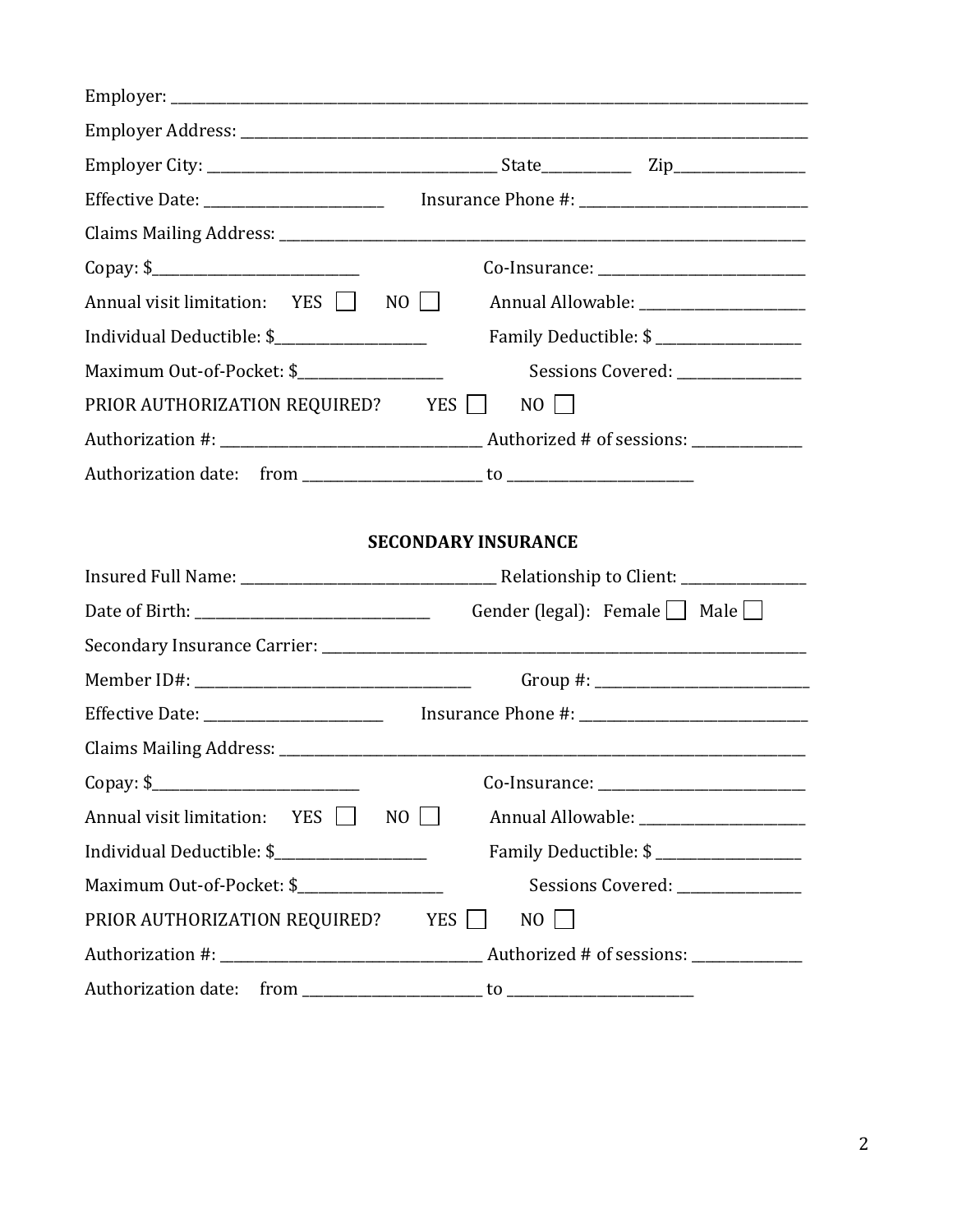### CLIENT ACKNOWLEDGEMENT AND AGREEMENT FORM

I agree to notify immediately any representative with Ellie Family Services, PLLP whenever there are any changes in regards to my health condition and/or health insurance plan coverage. I understand that I am ultimately responsible for payment to Ellie Family Services, PLLP for any and all services rendered to me at the time of my visit; this includes deductible balances, co-insurance and co-payments. I also understand that if I suspend or terminate my care and treatment, any outstanding balance will be due and payable immediately.

If my group or individual health insurance plan does not cover mental health treatment or my individual or group plan is terminated during the course of my treatment, I am responsible for any unpaid balance. If the insurance information provided to Ellie Family Services, PLLP is later determined to be inaccurate, resulting in denial of claim(s), I am responsible for the amount denied. I accept full responsibility for my treatment and I release Ellie Family Services, PLLP and all members of the Ellie Family Services, PLLP staff from any and all liability in the unlikely event that a problem arises from my treatment.

Your signature below, authorizes your clinician to furnish your health insurance carrier with all information that they may request regarding your treatment for yourself and/or dependents. You are responsible for ineligible charges not covered under your insurance plan. If you discontinue treatment for any reason, any and all remaining balances will be due immediately and payable by you, regardless of claim submission status.

I, the undersigned, affirm and certify that the above information is complete and accurate to the best of my knowledge and consent to mental health care in the Ellie Family Services, PLLP. office. If I receive direct reimbursement for Ellie Family Services, PLLP services, it is my responsibility to provide those payments for my services rendered, directly to a representative of Ellie Family Services, PLLP, immediately. I acknowledge that this contract agreement is between my health insurance carrier and me, not Ellie Family Services, PLLP.

x \_\_\_\_\_\_\_\_\_\_\_\_\_\_\_\_\_\_\_\_\_\_\_\_\_\_\_\_\_\_\_\_\_\_\_ \_\_\_\_\_\_\_\_\_\_\_\_\_\_\_\_\_\_\_\_\_

 Signature of Client Date

# CLIENT ACKNOWLEDGEMENT OF RESPONSIBILITY FOR PAYMENT OF SERVICES

I understand that I am responsible for payment of services rendered to me by Ellie Family Services, PLLP, regardless of whether I am reimbursed for these services by my insurance company and that any inaccuracy in information on this form may result in nonpayment by my insurance company. I have obtained pre-authorization from my insurance company, if preauthorization is a requirement to receive benefits.

x\_\_\_\_\_\_\_\_\_\_\_\_\_\_\_\_\_\_\_\_\_\_\_\_\_\_\_\_\_\_\_\_\_\_\_\_ \_\_\_\_\_\_\_\_\_\_\_\_\_\_\_\_\_\_\_\_\_ Signature of Client Date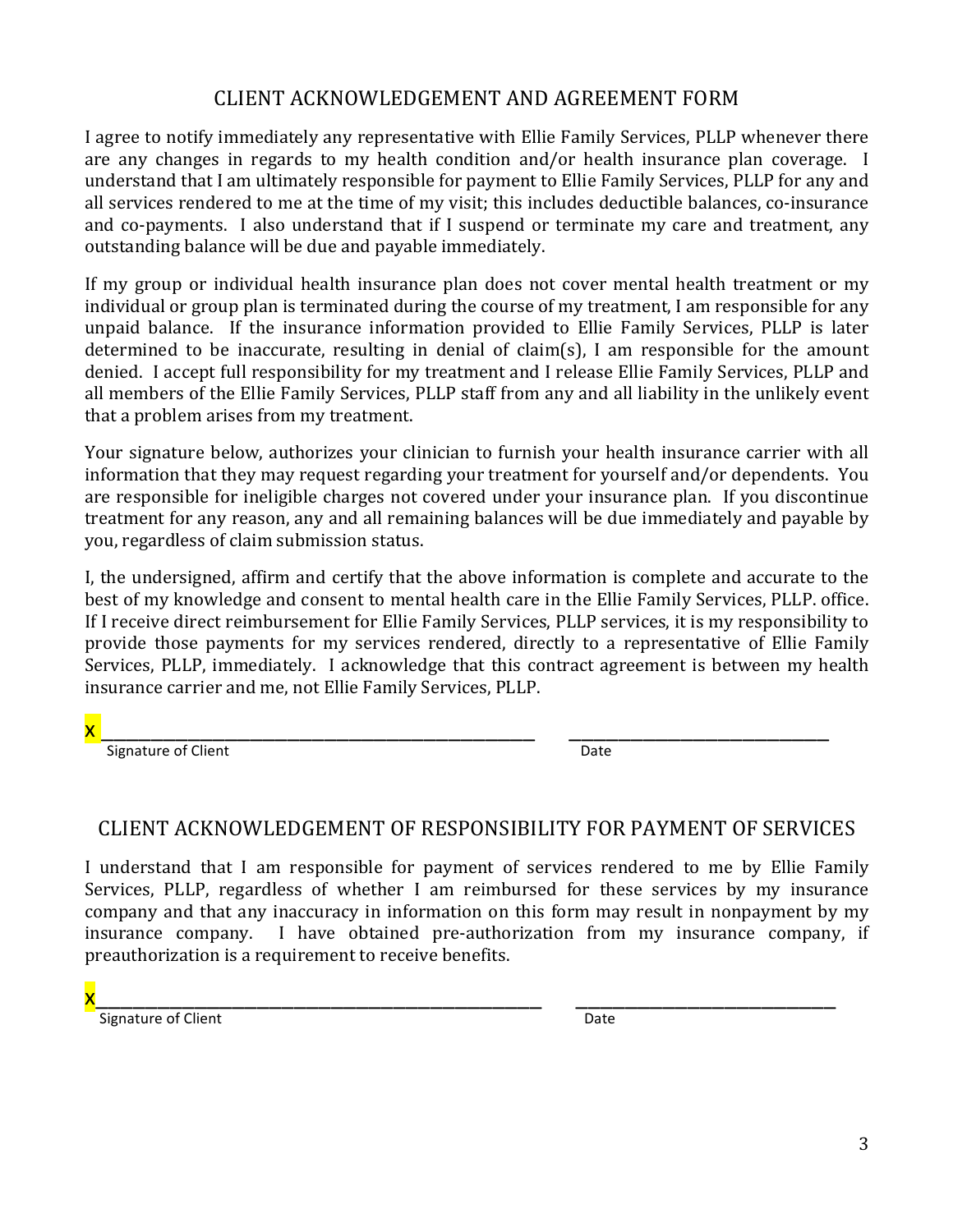### **TELE-THERAPY INFORMED CONSENT**

I consent to engaging in tele-health with Ellie Family Services, as a part of the therapy process and by treatment goals. I understand that tele-health psychotherapy may include mental health evaluation, assessment, consultation, treatment planning, and therapy. Tele-health will occur primarily through interactive audio, video, telephone and/or other audio/video communications.

I understand I have the following rights with respect to tele-health:

- 1) I have the right to withhold or remove consent at any time without affecting my right to future care or treatment, nor endangering the loss or withdrawl of any program benefit to which I would otherwise be eligible.
- 2) The laws that protect the confidentiality of my personal information also apply to telehealth. As such, I understand that the information released by me during the course of my sessions is generally confidential. There are both mandatory and permissive exceptions to confidentiality including but not limited to reporting child and vulnerable adult abuse, expressed imminent harm to oneself or others, or as a part of legal proceedings where information is requested by a court of law. I also understand that the dissemination of any personally identifiable images or information from the tele-health interaction to other entities shall not occur without my written consent.
- 3) I understand that there are risks and consequences from tele-health including but not limited to, the possibility, despite reasonable efforts on the part of Ellie Family Services that: the transmission of my personal information could be disrupted or distorted by technical failures and/or the transmission of my personal information could be interrupted by unauthorized persons. In addition, I understand that tele-health based services and care may not be as complete as in-person services. I understand that if my therapist believes I would be better served by other interventions I will be referred to a mental health professional who can provide those services in my area. I also understand that there are potential risks and benefits associated with any form of mental health treatment, and that despite my efforts and efforts of my therapist, my condition may not improve, or may have the potential to get worse.
- 4) I understand that I may benefit from tele-health services, but that results cannot be guaranteed or assured. I understand that the use of Skype, FaceTime, GoToMeeting, and Google audio/video systems are not 100% secure and may have issues with wifi connectivity. All attempts to keep information confidential while using these systems will be made but a guarantee of 100% confidentiality cannot be made with inherent issues with these communication systems. Signing this form shows an awareness of these issues and a decision by this client to use these systems for tele-health services. I will not hold Ellie Family Services or its staff liable for gathering or use of client information by these service providers.
- 5) I understand I have the right to access my personal information and copies of case notes. I have read and understand the information provided above. I have discussed these points with my therapist, and all of my questions regarding the above matters have been answered to my approval.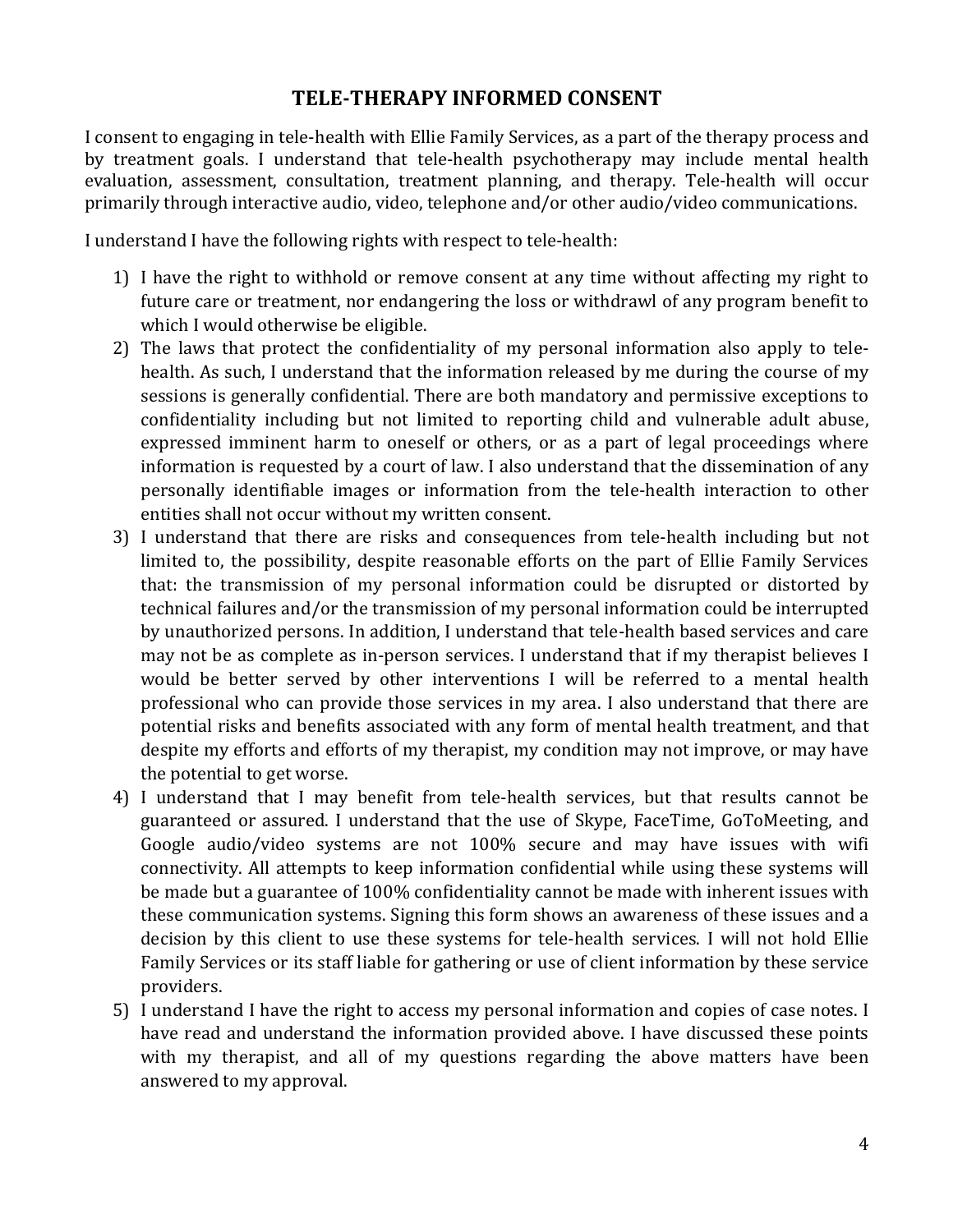6) By signing this document, I agree that certain situations including emergencies and crises are inappropriate for audio/video/computer based psychotherapy services. If I am in crisis or in an emergency I should immediately call 911 or go to the nearest hospital or crisis facility. By signing this document, I understand that emergency situation may include thoughts about hurting or harming myself or others, having uncontrolled psychotic symptoms, if I am in a life threatening or emergency situation, and/or if I am abusing drugs or alcohol and are not safe. By signing this document, I acknowledge I have been told that if I feel suicidal I am to call 911, local county crisis agencies or the National Suicide Hotline at 1-800-784-2433.

| X               |     |
|-----------------|-----|
| Signat.<br>---- | --- |

#### **CLINIC POLICIES**

PRIVATE PAY: "You are considered to be a 'Private Pay' client until you provide Ellie Family Services, PLLP with your completed insurance information and forms to determine your *qualification and acceptance of health insurance coverage."*

All payments are due at the beginning of each session. Ellie Family Services, PLLP accepts cash, check or credit cards (MasterCard, Visa or American Express).

A Private Pay therapy session amount is:  $\frac{1}{2}$  and to be paid at the beginning of each visit. Client Initials:\_\_\_\_\_\_\_\_\_\_\_\_\_

A Private Pay Medication Management session amount is: **\$200 Intake / \$150 Follow-Up**, and to be paid at the beginning of each visit. Client Initials: $\frac{1}{\sqrt{2}}$ 

A Private Pay Psychological Testing hourly rate is: \$\_\_\_\_\_\_\_\_\_\_\_\_\_ per hour, and to be paid at the beginning of each visit. Client Initials: **With the Client** 

Ellie Family Services, PLLP offers sliding fee scale options for ALL of the services we provide, excluding Medication Management. In order to determine your eligibility for reduced rates of services, Ellie Family Services, PLLP will ask you about your income and ability to pay during the intake session.

INSURANCE SUBMISSION FOR OUR CLIENTS: If you have current health insurance coverage and would like our business office to submit claims on your behalf, we would be happy to do so, providing you supply us with a copy of your insurance identification card and driver's license.

TELEPHONE/TEXT CONSULTATIONS: Telephone/Text conversations with your clinician other than setting an office appointment time, are considered an "office visit" and you may be charged a prorated hourly fee. Please note that while therapeutic services may be offered via telephone exchange, insurance will not cover the cost of these services. Additionally, therapeutic services are not to be made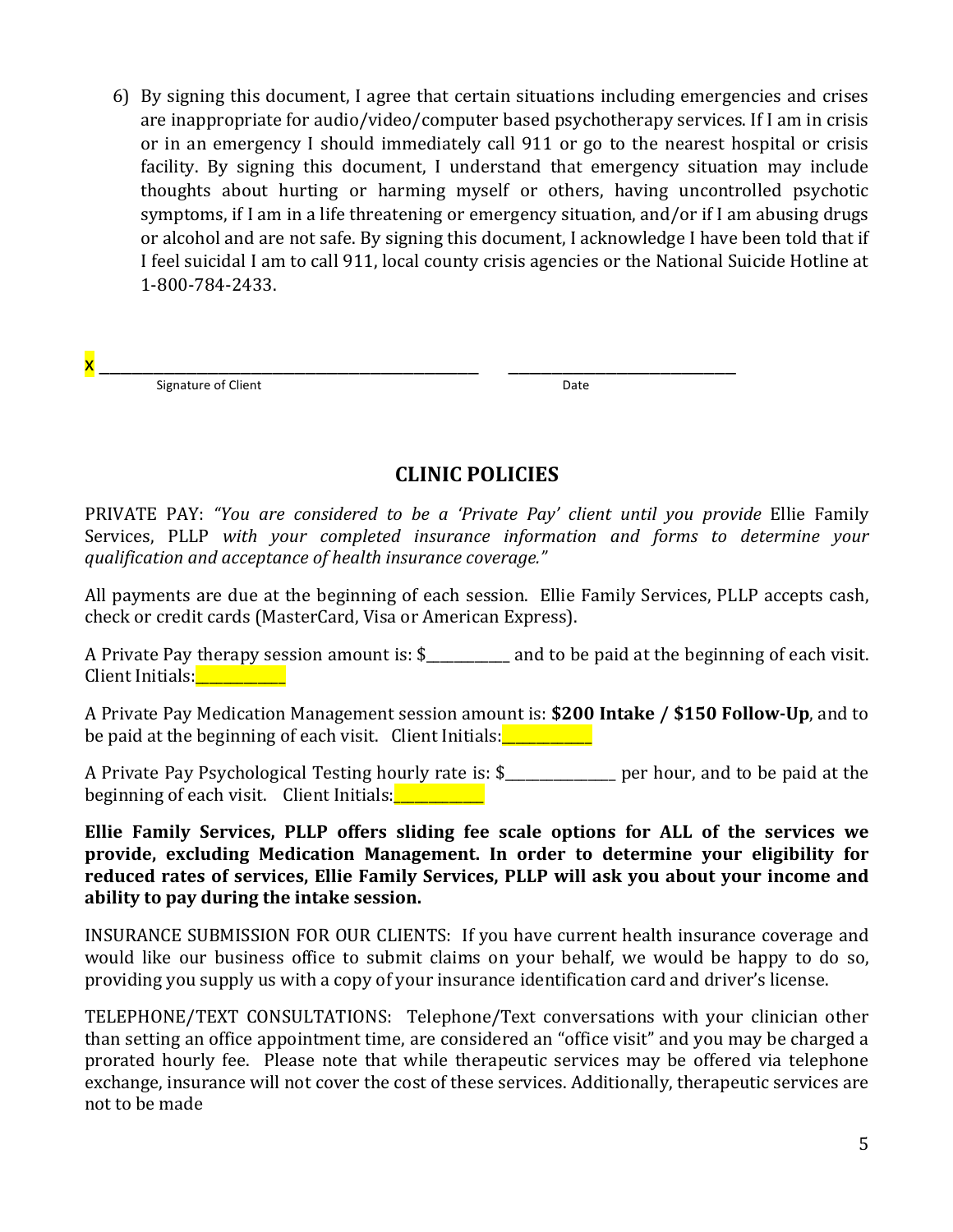over text messaging or other electronic exchange unless specifically addressed in the treatment plan and both the clinician and client agree to terms regarding electronic exchanges.

CHECK POLICY: We gladly accept your check for our services. However, you will be charged \$30 for a returned check. Thereafter, payment must be made either with cash or credit card.

AFTER-HOURS EMERGENCIES: Ellie Family Services, PLLP clinicians are not available for afterhours emergencies. Messages are checked weekdays during the hours of 8:00AM and 7:00PM. To leave a message, call your clinician directly or our main office. For after-hours emergencies or if you need immediate assistance, call 911, your medical group or primary care physician. Here are some crisis phone numbers:

|  | $\triangleright$ CRISIS CONNECTION 612-379-6363 Toll Free: 1-866-379-6363    |
|--|------------------------------------------------------------------------------|
|  | $\triangleright$ NATIONAL SUICIDE PREVENTION LIFELINE: 1-800-273-8255 (TALK) |
|  | $\land$ Divenuitud cricic centrate $\blacksquare$ co $\blacksquare$ et 0004  |

- Ø **RIVERWIND CRISIS SERVICES: 763-755-3801**
- Ø **MINNESOTA LINKVET : 1-888-546-5838**
- Ø **DAKOTA COUNTY CRISIS: 952-891-7171**
- Ø **RAMSEY COUNTY CRISIS: 651-266-2700**
- Ø **HENNEPIN COUNTY CRISIS: 612-596-1223**

CONFID ENTIAL ITY:

Issues 

discussed in therapy are important and are legally protected as both confidential and "privileged." However, there are limits to the privilege of confidentiality. These situations include:

1. Suspected abuse or neglect of a child, elderly person or a vulnerable adult.

2. When I believe you are in danger of harming yourself or another person or you are unable to care for vourself.

3. If you report that you intend to physically injure someone, the law requires me to inform that person as well as the legal authorities.

4. If I am ordered by a court to release information as part of a legal involvement.

5. When your insurance company is involved, e.g. in filing a claim, insurance audits, case review or appeals, etc.

6. In natural disasters whereby protected records may become exposed.

7. As required by the Patriot Act.

8. When otherwise required by law.

ABOUT THERAPY: The major goal is to help you identify and cope more effectively with problems in daily living and to deal with internal conflicts in order to achieve more satisfying personal and interpersonal relationships. This purpose is accomplished by:

1. Increasing personal awareness of obstacles and strengths.

- 2. Taking personal responsibility to make the changes necessary to attain your goals.
- 3. Identifying specific psychotherapy goals.

4. Utilizing all available community, medical and self-help resources.

Participation in therapy has both benefits and risks. Risks may include experiencing uncomfortable feelings, such as sadness, guilt, anxiety, anger, frustration, loneliness and helplessness, because the process of therapy often requires discussing the unpleasant aspects of your life. However, therapy has been shown to have benefits for individuals who undertake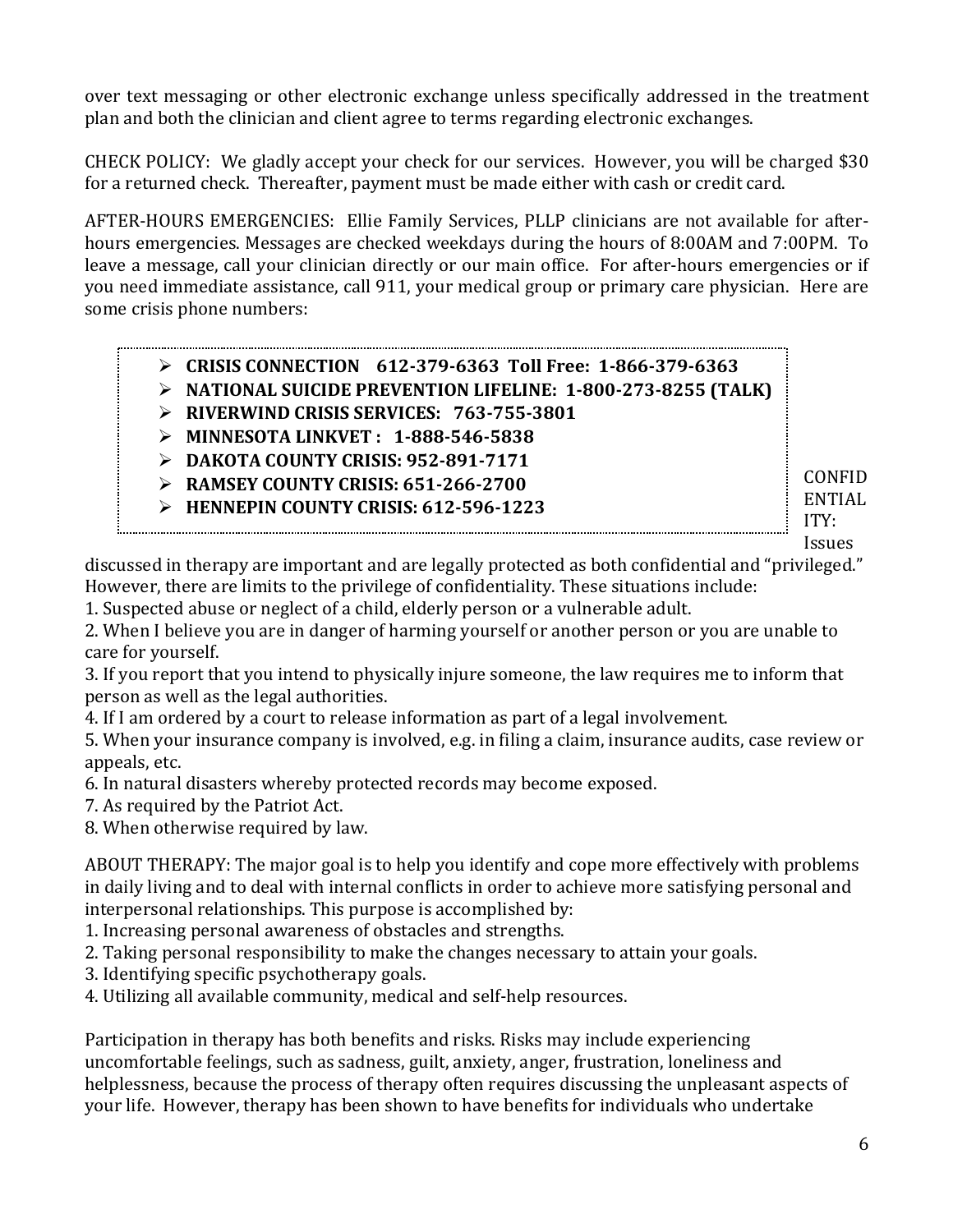it. Therapy often leads to a significant reduction in feelings of distress, increased satisfaction in interpersonal relationships, greater personal awareness and insight, increased skills for managing stress and resolutions to specific problems. But, there are no guarantees about what will happen. Therapy requires a very active effort on your part. In order to be most successful, you will have to work on things we discuss outside of sessions.

RELEASE OF RECORDS: All client information is considered strictly confidential and will not be given out to anyone without your prior written consent. In the event of a request for a transfer of client records, the records will be forwarded only upon the completion along with signature of the Client Consent form along with a payment fee based on the current Minnesota Department of Health maximum allowed amount. Please note that email and text communication is not secure and therefore confidentiality cannot be guaranteed.

PREPARATION OF FORMS AND REPORTS: Should you request forms or reports to be completed on your behalf, we will assist you in the process. To complete forms or reports requires that a therapist review a patient's chart and often will require a discussion with the client. There is a minimum charge of \$35 up to a maximum of \$150 per hour.

\*Court appearances:  $$250$  per hour with a minimum charge of eight  $(8)$  hours, for a total of two thousand (\$2000) dollars. The client-therapist relationship is built on trust with the foundation of that trust being confidentiality. It is often damaging to the therapeutic relationship for the therapist to be asked to present records to the court, testify whether factual or in an expert nature, in court or in a deposition. The therapist asks that the client only request a court appearance in extreme cases. In such cases, as the therapist is ordered to testify by the court about his/her counseling with you, the therapist will be monetarily compensated as set forth below.

In the event that it is necessary for the therapist to testify before any court, arbitrator, or other hearing officer to testify at a deposition, whether the testimony is factual or expert, or to present any or all records pertaining to the counseling relationship to a court official, the client agrees to pay the therapist for his or her services, including travel, preparation and necessary expenditures (copies, parking, meals and the like) at the rate of \$250.00 per hour, rounded to the nearest half hour. The client further agrees to pay the \$2,000.00 (8 hours X \$250.00) two weeks prior to the appearance, presentation of records or testimony requested.

### x \_\_\_\_\_\_\_\_\_\_\_\_\_\_\_\_\_\_\_\_\_\_\_\_\_\_\_\_\_\_\_\_\_\_\_ \_\_\_\_\_\_\_\_\_\_\_\_\_\_\_\_\_\_\_\_\_

 Signature of Client Date

## **CANCELLATION POLICY**

I hereby give consent to assess my credit card or to bill me directly, at a rate of \$100, for any missed appointments in which I have not given 24 hour prior notice. I also agree to a fee assessed of \$85 for any appointments cancelled and re-booked without 24-hour prior notification to my therapist.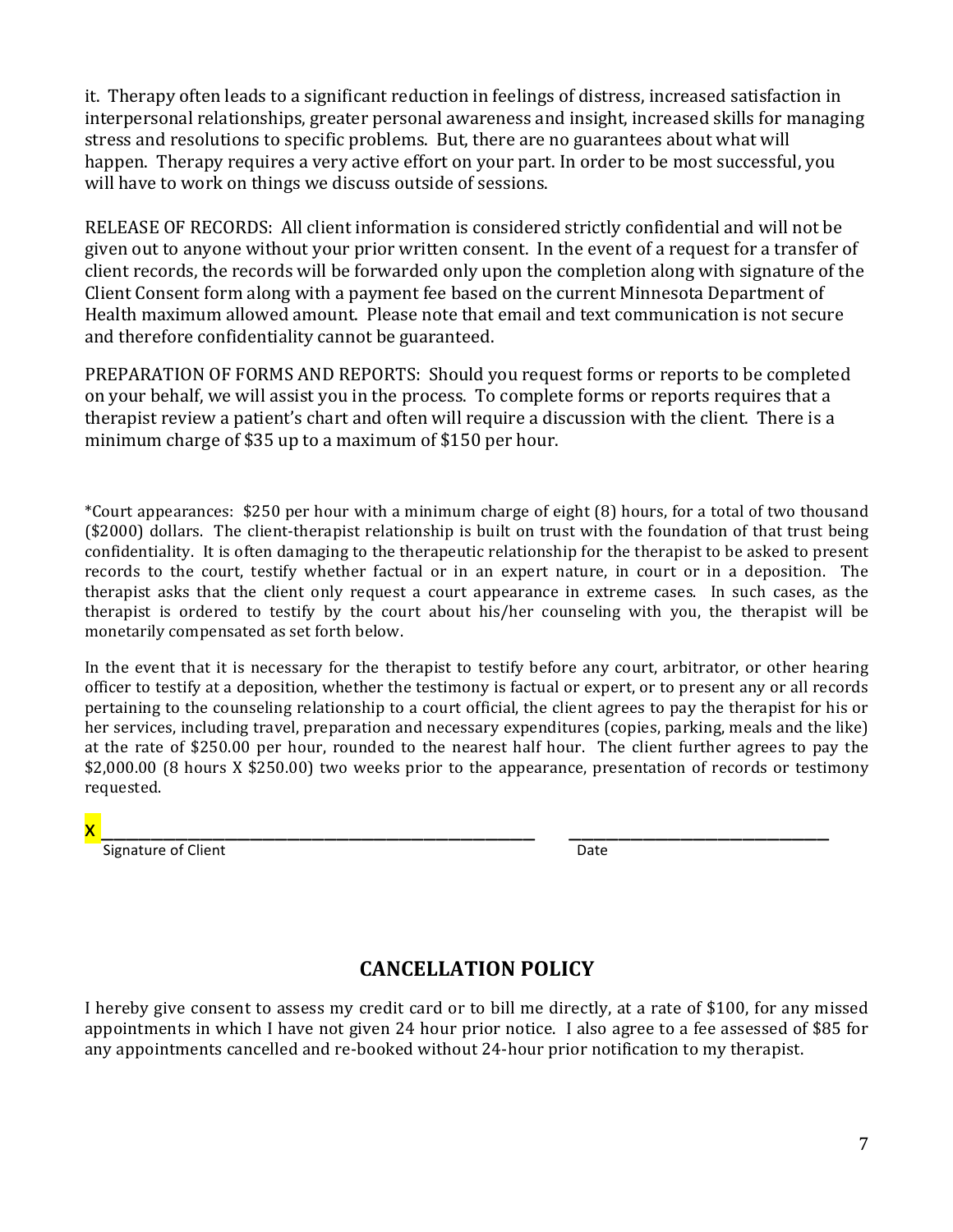I also give consent to charge my credit card for any outstanding balance at the end of each month for deductibles, co-payments, co-insurance or other amounts my insurance carrier determines as payable by me.

If my health insurance carrier has not paid a claim within 60 days of the date of submission, I accept responsibility for payment in full of any outstanding balance and authorize Ellie Family Services, PLLP to apply these charges to the credit card on file for the full amount. I may then collect directly from my health insurance carrier.

I understand that should clinic fees or policies change, I will be notified in writing of said changes. I further understand that I retain the right to revoke this authorization, if done so in writing and faxed or mailed to the appropriate location. My visits would be suspended until a new payment arrangement is arranged.

|                         | CVV/Auth. Code: _______________ |
|-------------------------|---------------------------------|
| $\overline{\mathbf{x}}$ |                                 |
| Signature of Client     | Date                            |

#### **CLIENT NOTICE OF PRIVACY PRACTICES**

This notice describes how your health may be used and disclosed and how you are able to access this information. Please review it carefully. Protecting our client's privacy has always been important to this practice. A new federal and state law entitled the Health Insurance Portability and Accountability Act (HIPAA), went into effect on April 14, 2003 and requires us to inform you of our policy. At Ellie Family Services, we are very careful to keep your health information secure and confidential. This law requires us to continue maintaining your privacy, to give you this notice and to follow the terms of this notice. The law permits us to use or disclose your health information to those involved in your treatment; for example, a review of your file by a physician specialist, with whom we may involve in your care plan.

We may use or disclose your health information for payment for your services. For example, we may send a report of your progress to your health insurance company. We may disclose your health information for our normal healthcare operations. For example, one of our staff members will enter your information into our computer. We may share your medical information with our business associates, such as a billing representative or service. We have a written contract with each business associate which requires them to protect your privacy. We may use your information to contact you. For example, we may send newsletters or other information to you. We may also want to call and remind you about appointments. If you are not home, we may leave this information on your answering service or with the person who answers the telephone unless you have instructed us otherwise. In an emergency, we may disclose your health information to a family member or another person responsible for your care. We may release some or all of your health information when required by law.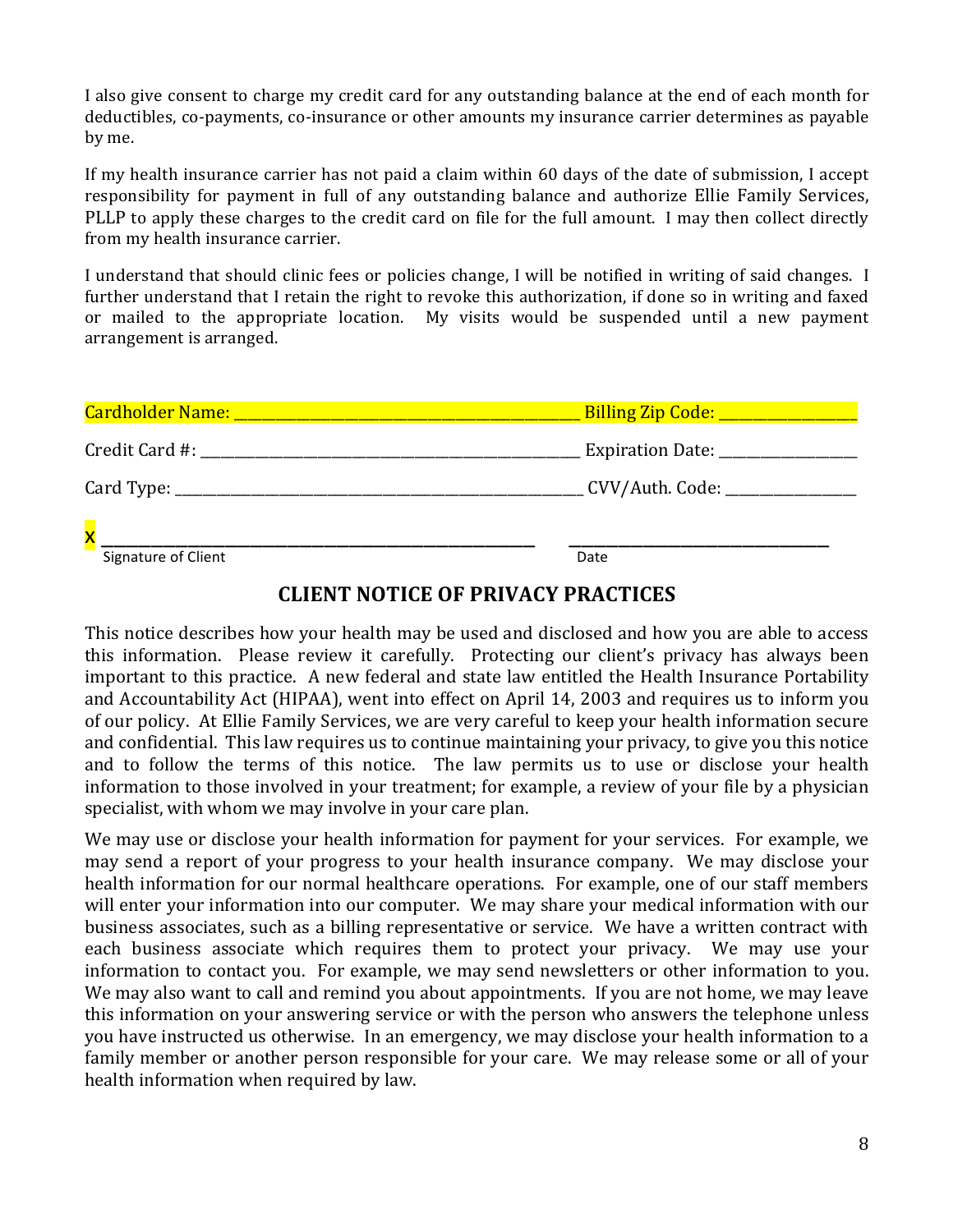If this practice is sold, your information will become the property of the new owner. Except as described above, this practice will not use or disclose your health information without your prior written authorization. You may request in writing that we not use or disclose your health information as described above. We will advise you if we are able to fulfill your request.

You have the right to know of any uses or disclosures we make with your health information beyond the normal uses. As we will need to contact you from time to time, we will use whatever address or telephone number you prefer. You have the right to transfer copies of your health information to 

another practice. You have the right to see or receive a copy of any of your health information. You have the right to request an amendment or change to your health information. Supply us, in writing, your request to make changes. If you request to include a statement in your file, please submit it to us in writing. We reserve the right to make the changes or not, however, we will accommodate your request by including your statement in your file. If we agree to an amendment or change, we will not remove or alter earlier documents, but will add new information.

You have the right to receive a copy of this notice. If we change any details of this notice, we will notify you of the changes, in writing. You may file a complaint with the Department of Health and Human Services, 200 Independence Avenue, S.W., Room 509F, Washington DC, 20201. If you believe that your privacy has been compromised or if you are seeking more assistance regarding your personal health information, we ask that you first contact Ellie Family Services PLLP, Chief Executive Officer, Erin Pash at: erin@elliefamilyservices.com or 651.313.8080x100.

x \_\_\_\_\_\_\_\_\_\_\_\_\_\_\_\_\_\_\_\_\_\_\_\_\_\_\_\_\_\_\_\_\_\_\_ \_\_\_\_\_\_\_\_\_\_\_\_\_\_\_\_\_\_\_\_\_

 Signature of Client Date

# **CLIENT NOTICE FOR FILING A COMPLAINT**

The nature of the services provided by Ellie Family Services, PLLP are voluntary. If at any point in the relationship with your provider you are unhappy or feeling uncomfortable you are encouraged to first contact EFS supervisors to talk about your concerns. EFS supervisors want you to be happy with your services and encourage open communication to help ensure your wellness needs are being met.

In addition to reaching out to EFS as a first means of filling a complaint you are also able to file a formal complaint with the following government agencies:

MN Dept. of Human Services MN Dept. of Human Rights Equal Opportunity and Access Freeman Building P.O Box 64997 625 Robert Street North St. Paul, MN 55164 St. Paul, MN 55155 651-431-3040 (voice) 651-539-1100 (voice) 866-786-3945 (tty) 651-296-1283 (tty) 651-431-7444 (fax) 651-296-9042 (fax)

x \_\_\_\_\_\_\_\_\_\_\_\_\_\_\_\_\_\_\_\_\_\_\_\_\_\_\_\_\_\_\_\_\_\_\_ \_\_\_\_\_\_\_\_\_\_\_\_\_\_\_\_\_\_\_\_\_ Signature of Client **Date Date**